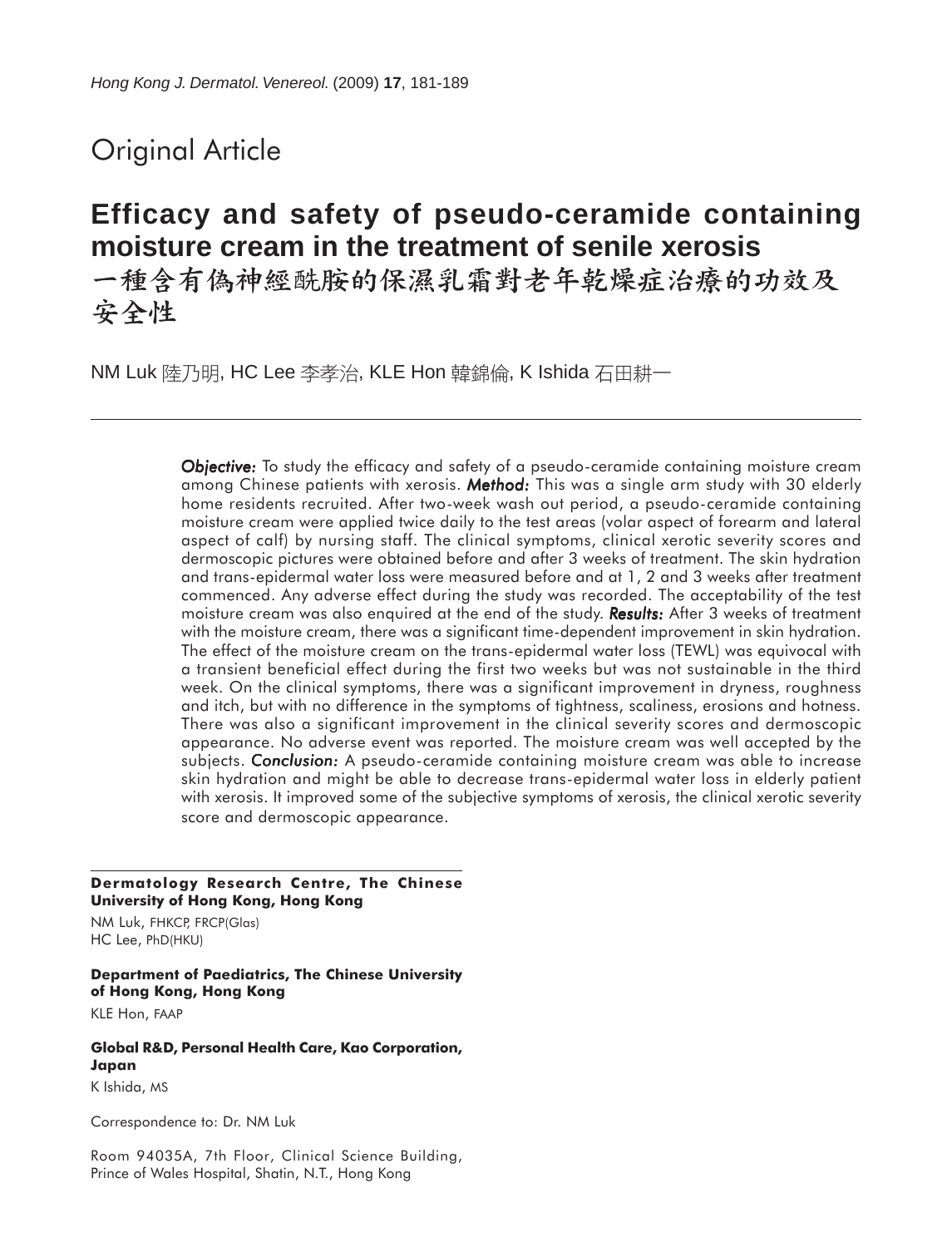**目的:**研究一種含有偽神經酰胺的保濕乳霜對華裔皮膚乾燥症患者的功效及安全性。**方法:**這是 ·個邀得三十位安老院長者參與的無對照研究。經過兩週的沖洗期後,護理員每天兩次把含有偽 神經酰胺的保濕乳霜塗抹在患者的指定皮膚測試位置(前臂掌側和小腿肚外側)。研究錄取了患 者治療前及治療三週後的臨床病徵、臨床乾燥症的嚴重度評分和皮膚鏡圖像。治療前及治療後第 一、二、三週的皮膚含水度和經皮水份散失度都一一測定量度;而研究期間所發生的不良反應亦 作記錄。研究結束時,查詢了患者對測試的保濕乳霜之接受程度。**結果:**經過三週潤膚乳霜治療 後,皮膚含水度有時間依賴性的明顯改善。至於潤膚乳霜對經皮水份散失度的療效則有待商榷, 因首兩週的即時正面效果未能延續至第三週。臨床病徵方面,皮膚乾燥、粗糙和瘙癢程度得到顯 著改善,但繃緊、脱痟、糜爛和灼熱程度則相差無幾。此外,臨床乾燥症的嚴重度評分及皮膚鏡 下之外觀亦有顯著改善。治療中沒有任何不良反應的報告,而保濕乳霜亦得到參與者的滿意接 受。**結論:**使用上述含有偽神經酰胺的保濕乳霜,能增加皮膚乾燥症之老年患者的皮膚含水度, 並有可能減少其經皮水份的散失。此外,皮膚乾燥症的部分主觀病徵、臨床乾燥症的嚴重度評分 及皮膚鏡下之外觀亦有所改善。

**Keywords:** Epidermal functions, moisture cream, pseudo-ceramide, senile xerosis

關鍵詞:表皮功能,潤膚乳霜,偽神經酰胺,老人乾燥皮膚

# **Introduction**

Senile xerosis is a common skin problem among the elderly. The prevalence of senile xerosis in an elderly home was more than 40%.<sup>1,2</sup> The clinical features of xerosis include scaling, papulation, roughness, loss of luster and secondary changes of excoriation and fissuring. Patients may feel itchy especially at night time.3 The causes of senile xerosis are multifactorial.4 One of the main causes is the reduced production of ceramide with age which is an important component of stratum corneum in maintaining skin hydration.5,6 The present study aimed to assess the effect of 3 weeks twice daily application of a pseudo-ceramide containing moisture cream (*Curel*®, Kao, Japan) on (i) subjective symptoms, (ii) clinical signs and (iii) parameters of epidermal barrier function at volar forearm and lateral leg among elderly Chinese patients with xerosis. The safety and acceptability of the test moisture cream was also assessed.

### **Methods**

Thirty elderly patients (age >65) with xerosis were

recruited at a nursery home under the care of Shatin Hospital, Hong Kong in early January of 2009. Informed consent was obtained after detailed explanation. After a two-week washout period, the test cream (*Curel*®, Kao, Japan) was applied to the volar aspect of the forearm and the lateral aspect of the lower leg by nursing staffs twice a day for a period of 3 weeks. The subjects were allowed bathing with soap or bathing liquid but were forbidden to use any other moisture cream on the test sites. Before the application, the subjects were asked about the symptoms of xerosis. The baseline signs of xerosis was assessed by attending physicians according to EEMCO guidance.7 Dermoscopic pictures were taken of the tested sites. The procedures were again repeated 3 weeks later at the end of the study period. Skin hydration and trans-epidermal water loss (TEWL) of the test sites were measured with Corneometer® CM 825 and Tewameter® TM 300 (C+K, Germany) respectively according to the instructions<sup>8,9</sup> at the beginning of the study. The measurements were taken in the afternoon within an enclosed room under a regulated temperature of  $25\pm2$ °C and relative humidity of  $50\pm5%$  after an acclimatizing period of 15 minutes. The measurements were repeated 1, 2 and 3 weeks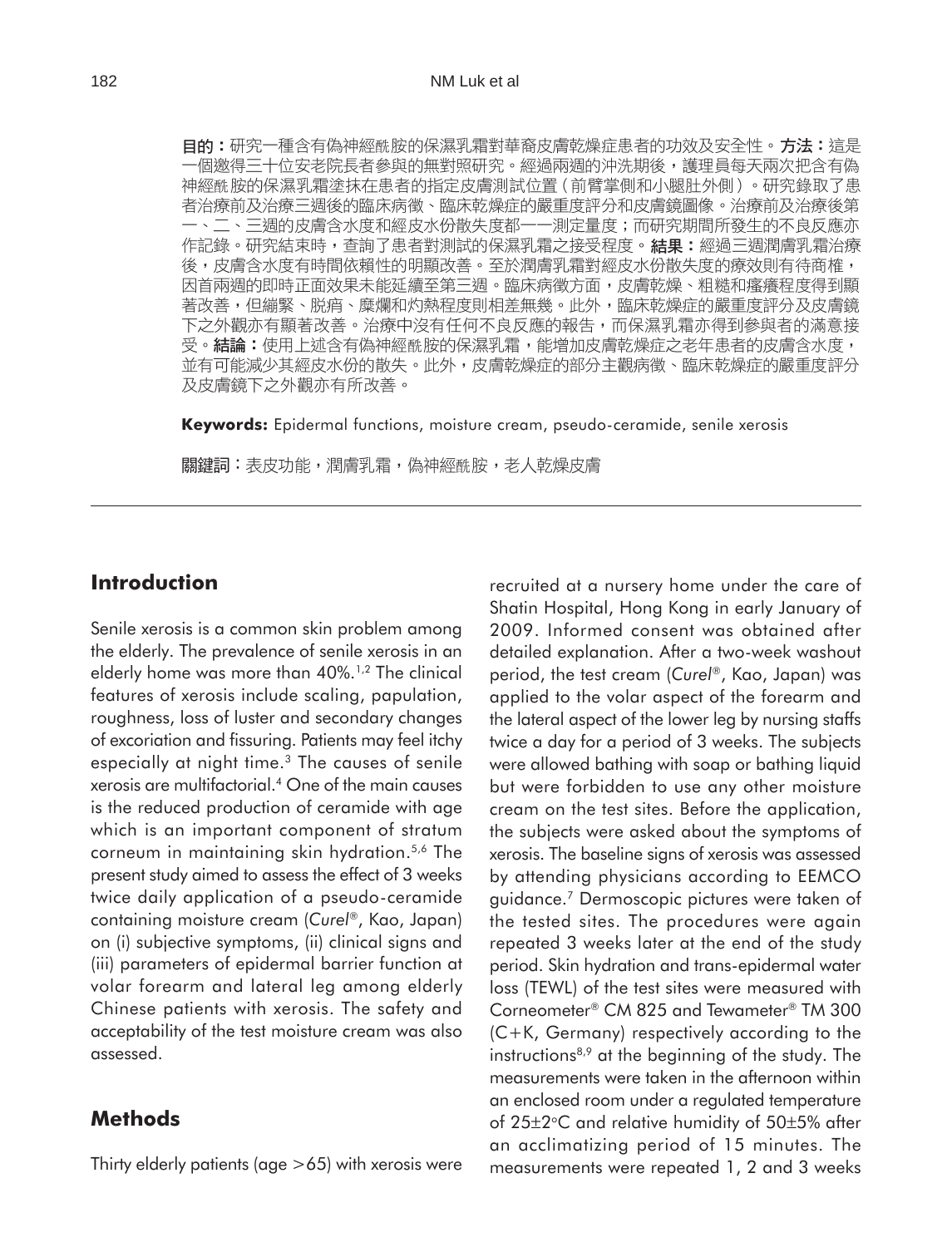after the start of the study. Any adverse effect encountered was to be reported to the investigator immediately by the nursing staffs during the study. At the end of the study period, the subjects were also asked about the acceptability of the tested product. This study was approved by the ethical committee of the Chinese University of Hong Kong.

## **Statistical analysis**

SPSS (version 10) was used for analysis. The Wilcoson Sign Ranked test for paired results of skin hydration and trans-epidermal water loss was used to see the difference before and 3 weeks after treatment. Fisher's exact test was used to analysis for the change in clinical severity of xerosis.

### **Results**

### *Subjects*

16 14

12

10

6  $\sqrt{4}$ 

> $\overline{2}$  $\circ$

OM

**ELF** 

61-70

 $\overline{0}$ 

 $\mathbf{1}$ 

Number 8

Thirty-four subjects were recruited at the beginning of the study. However 4 patients dropped out for varies reasons. One died after admission into the hospital. Three refused further participation in the study. Thus, 30 subjects remained for analysis. The age distribution and medical diseases were shown in Figures 1 and 2. Fifty percent of the male subjects had the habit of using moisture cream

while only 5% of the female subjects had. Both groups did not have any history of drug allergy and 1 female patient had a history of allergic bronchitis.

#### *Skin hydration*

There was a time-dependent increase in the mean skin hydration at the test sites. Before treatment, the mean baseline skin hydration was 32.3± 1.6 a.u. (volar forearm) and 26.5±1.1 a.u. (lateral leg). After 1 week of treatment, these values increased to 38.6±1.6 a.u. (volar forearm) and 33.4±1.7 a.u. (lateral leg). After 2 weeks of treatment, they were further increased to 39.7± 1.3 a.u. (volar forearm) and 34.1±1.6 a.u. (lateral leg). At the end of the third week, the values reached the highest 42.8±1.5 a.u. at the volar forearm and 39.3±1.5 a.u. at the lateral leg, which were 32% and 48% above the baseline level (Table 1, Figures 3 & 4).

#### *Trans-epidermal water loss*

The mean TEWL decreased significantly in the first two weeks but was not sustained in the third week. The mean baseline trans-epidermal water loss was 6.4±0.4 g/m2.hr (volar forearm) and 7.2±0.4 g/m2.hr (lateral leg). After 1 week of treatment, they were significantly (P<0.05) decreased to 5.3±0.4 g/m2.hr (volar forearm) and 6.2±0.3 g/m2.hr (lateral leg). After 2 weeks of treatment, they further dropped to 5.0±0.2 g/m².hr (volar forearm) and  $5.8\pm0.2$  g/m<sup>2</sup>.hr (lateral leg). However at the end of the 3 week, the TEWL rose



 $71 - 80$ 

5

 $11$ 

81-90

5

 $\overline{\mathbf{3}}$ 

91-100

 $\,$   $\,$ 

5

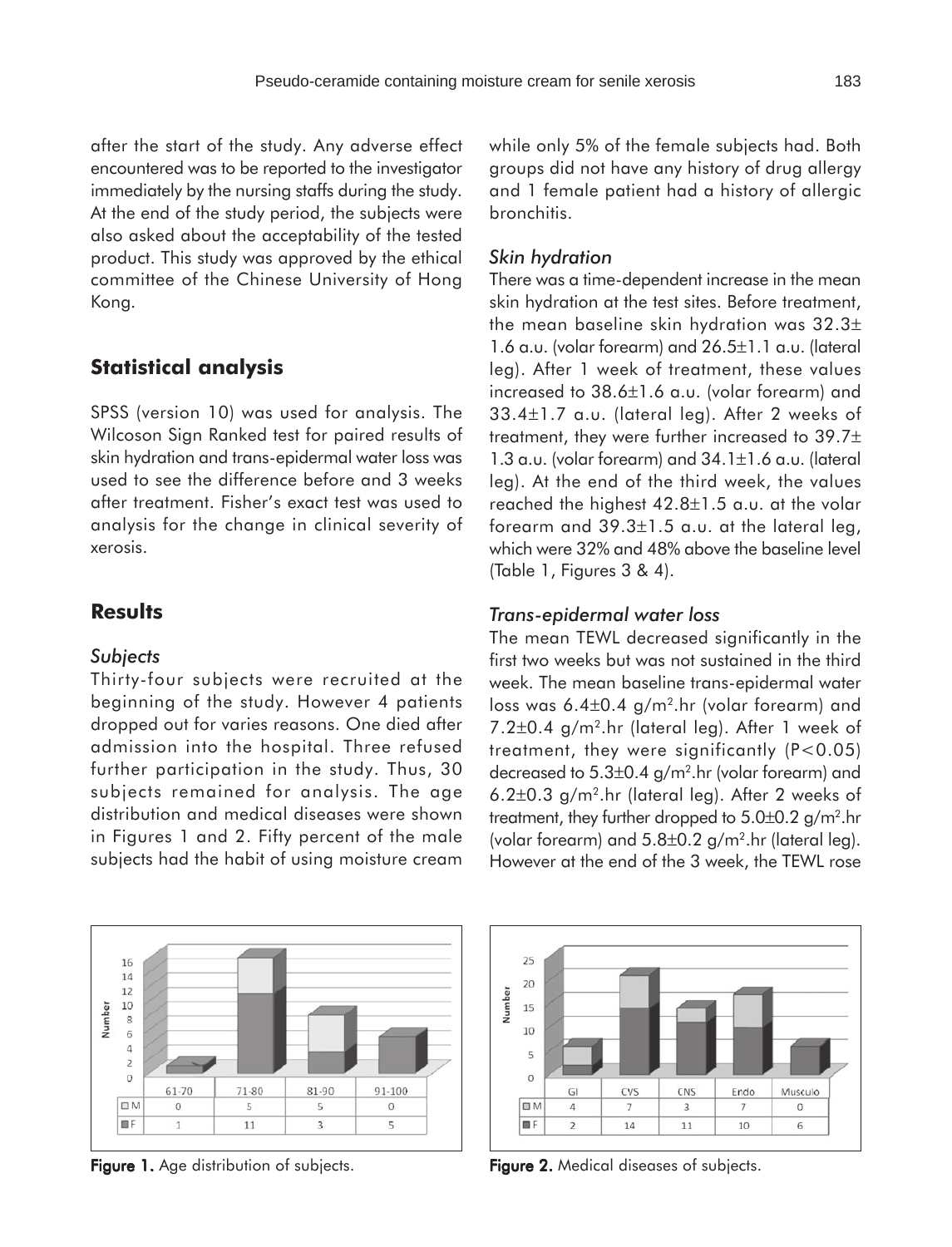| <b>Patient population</b>                                              |                          |                                  |                                    |                                    |                                    |
|------------------------------------------------------------------------|--------------------------|----------------------------------|------------------------------------|------------------------------------|------------------------------------|
| Enrolled (N=34)<br>Males/Females (completed the study)<br>Discontinued | 10<br>1                  | 20<br>3                          |                                    |                                    |                                    |
|                                                                        |                          |                                  |                                    |                                    |                                    |
| Lost to follow-up<br>Evaluable $(N=30)$                                | $\overline{\phantom{0}}$ | 0                                |                                    |                                    |                                    |
| <b>Efficacy</b>                                                        |                          |                                  |                                    |                                    |                                    |
|                                                                        |                          | <b>Baseline</b>                  | 1 week                             | 2 week                             | 3 week                             |
| Skin hydration<br>Volar forearm<br>Lateral leg                         |                          | $32.3 \pm 1.6$<br>$26.5 \pm 1.1$ | $38.6 \pm 1.6*$<br>$33.4 \pm 1.7*$ | $39.7 \pm 1.3*$<br>$34.1 \pm 1.6*$ | $42.8 \pm 1.5*$<br>$39.3 \pm 1.5*$ |
| TEWL (Trans-epidermal water loss)<br>Volar forearm<br>Lateral leg      |                          | $6.4 \pm 0.4$<br>$7.2 \pm 0.4$   | $5.3 \pm 0.4*$<br>$6.2 \pm 0.3*$   | $5.0 \pm 0.2*$<br>$5.8 \pm 0.2*$   | $6.0 \pm 0.2$<br>$6.0 \pm 0.2*$    |
| Subjective symptoms $(n=27)^+$                                         |                          |                                  |                                    |                                    |                                    |
|                                                                        |                          | No                               | Yes                                | p value                            |                                    |
| Q1 (tightness)<br><b>Baseline</b><br>Week 3                            |                          | 21<br>26                         | 6<br>1                             | 0.100                              |                                    |
| Q2 (dryness)                                                           |                          |                                  |                                    |                                    |                                    |
| <b>Baseline</b><br>Week 3                                              |                          | 11<br>22                         | 16<br>5                            | $0.005*$                           |                                    |
| Q3 (roughness)                                                         |                          |                                  |                                    |                                    |                                    |
| <b>Baseline</b><br>Week 3                                              |                          | 8<br>21                          | 19<br>6                            | $0.001*$                           |                                    |
| Q4 (itchiness)                                                         |                          |                                  |                                    |                                    |                                    |
| <b>Baseline</b><br>Week 3                                              |                          | 5<br>19                          | 22<br>8                            | $0.000*$                           |                                    |
| Q5 (severity)                                                          |                          |                                  |                                    |                                    |                                    |
| <b>Baseline</b><br>Week 3                                              |                          | 4<br>21                          | 23<br>6                            | $0.000*$                           |                                    |
| Q6 (scaliness)                                                         |                          |                                  |                                    |                                    |                                    |
| <b>Baseline</b><br>Week 3                                              |                          | 17<br>24                         | 10<br>3                            | 0.054                              |                                    |
| Q7 (erosion)                                                           |                          |                                  |                                    |                                    |                                    |
| <b>Baseline</b><br>Week 3                                              |                          | 18<br>21                         | 9<br>6                             | 0.544                              |                                    |
| Q8 (hotness)                                                           |                          |                                  |                                    |                                    |                                    |
| <b>Baseline</b><br>Week 3                                              |                          | 16<br>23                         | 11<br>4                            | 0.066                              |                                    |
| Clinical xerotic severity scores ( $n=30$ ) <sup>‡</sup>               |                          |                                  |                                    |                                    |                                    |
|                                                                        |                          | Grade 0 or 1                     | Grade 2 or above                   | p value                            |                                    |
| <b>Baseline</b><br>Week 3                                              |                          | 2<br>25                          | 28<br>5                            | $0.000*$                           |                                    |

Table 1. Patients characteristics and results of study

#### **Safety**

No report of any adverse event with the use of curel moisture cream during the study

#### **Acceptability**

Curel moisture cream was well accepted by the subjects

#### **Dermoscopic appearance**

There was an improvement in the dermoscopic appearance of the tested sites

Notes:\*Statistically significant. † 3 subjects were too deaf to communicate, hence only 27 subjects were assessed; For the symptom scores: those with no symptoms will be designated 0, while those with symptom 1. (For question 5, those with mild symptom will be designated as 0 and those with moderate, severe or very severe itch will be designated 1). ‡ For the clinical severity scores: grade 0 and 1 was designated as 1; grade 2 and above was designated 2 in the analysis.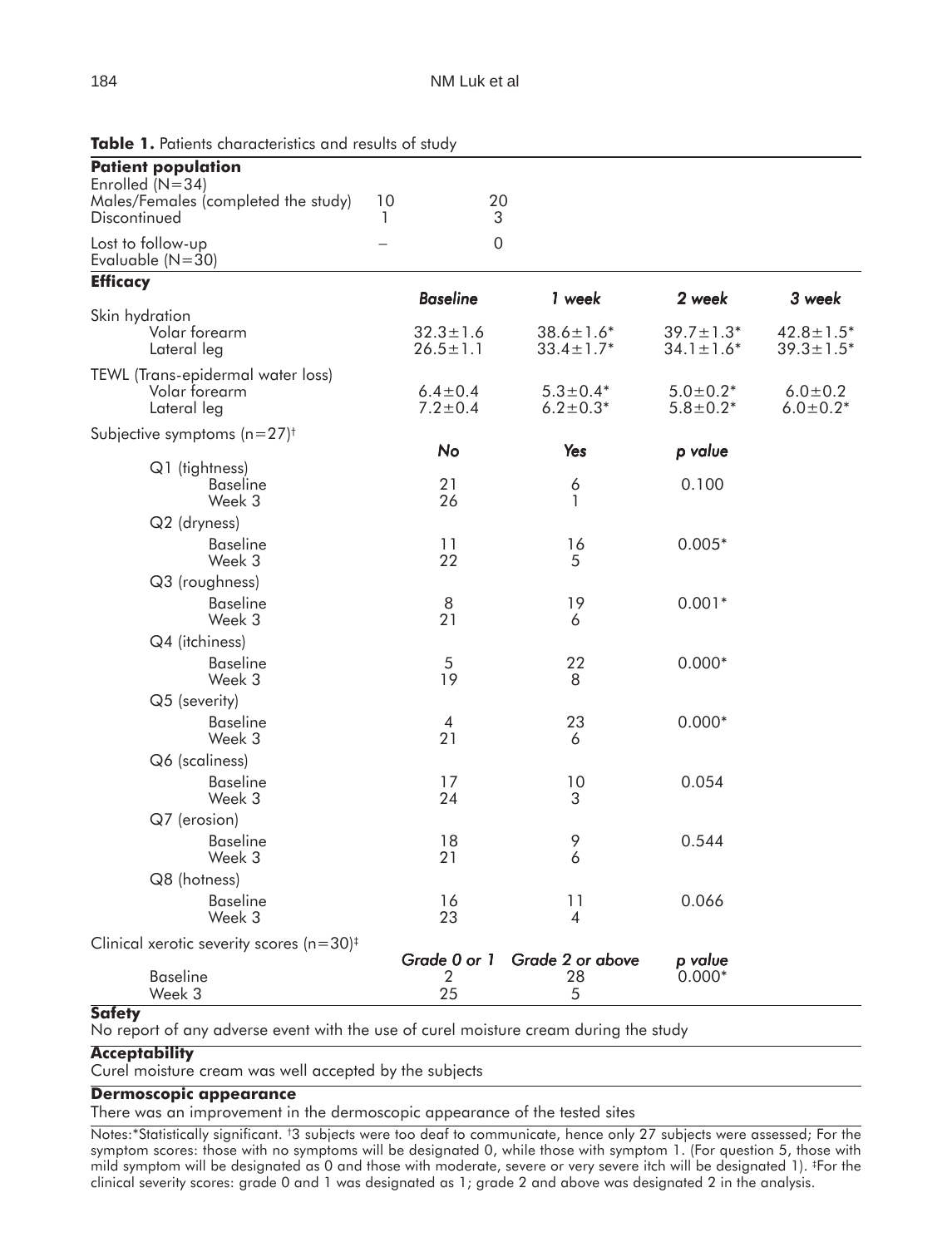back to 6.0±0.2 g/m2.hr (volar forearm) and 6.0±0.2 g/m2.hr (lateral leg). Hence, the maximum percentage decrease was at the second week with 21% at the volar forearm and at 19% lateral leg (Table1, Figures 5 & 6).

#### *Subjective symptoms*

Eight questions based on symptoms of xerosis were enquired. Though there was a general improvement of symptoms in all these questions, only questions on dryness, roughness, and itch showed statistical significance. However there was no significant difference in tightness, scaliness, hotness and erosions before and after treatment (Table 1 and Appendix 1).

#### *Clinical xerotic severity scores*

Before treatment, 2 subjects had a severity score of 1, 13 subject had a severity score of 2, 14 subjects had severity score of 3 and one subject had a severity of scores of 4. After 3 weeks of treatment, 25 subjects had no more xerosis while 5 subjects suffered from a mild degree of xerosis with a score of 1 (Table 1).



Figure 3. Change of volar forearm skin hydration over time.



Figure 5. Change of TEWL of volar forearm over time. Figure 6. Change of TEWL of lateral leg over time.



Figure 4. Change of lateral leg skin hydration over time.

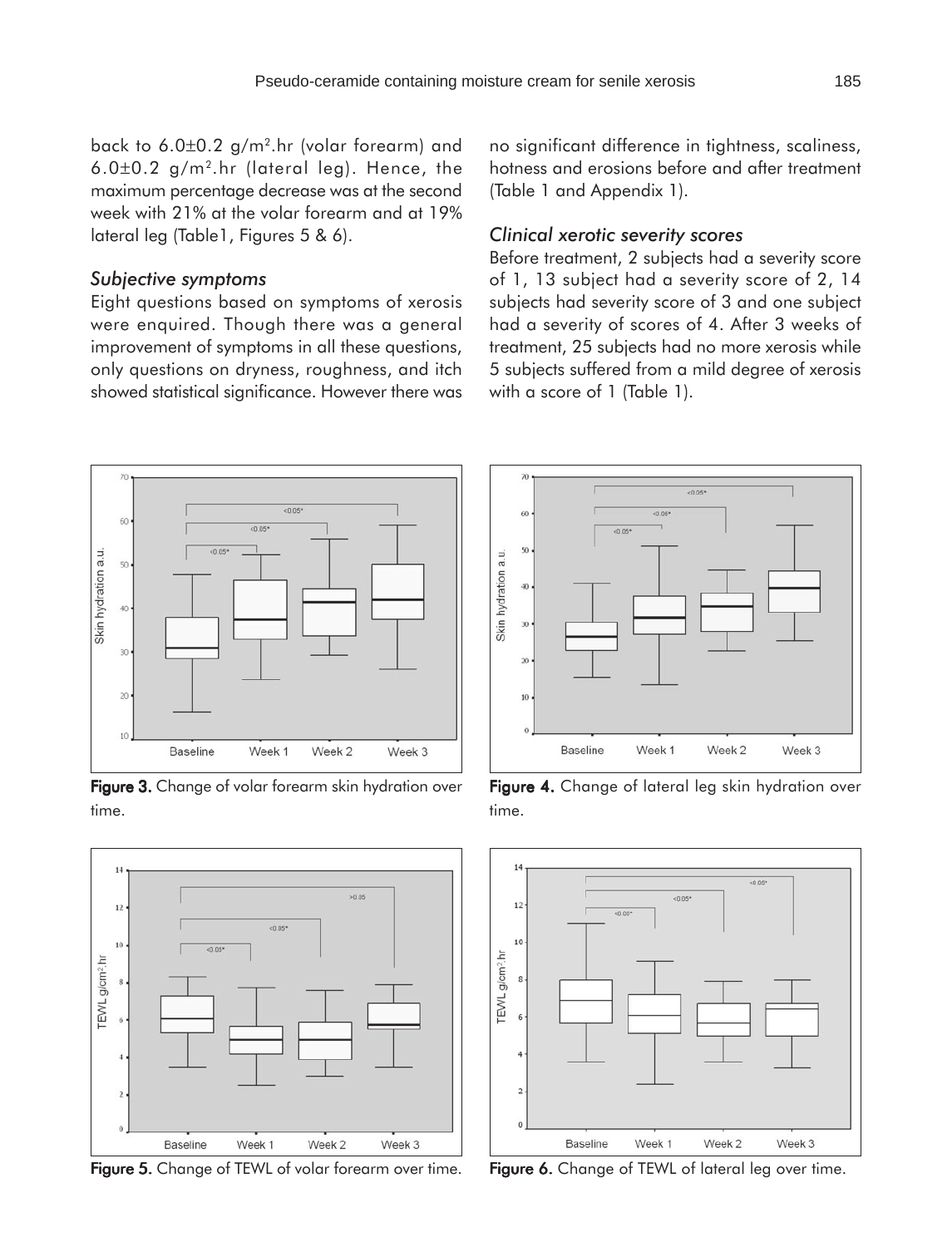### *Adverse events*

Adverse effects were reported according to the guideline of good clinical practice. There was no adverse event reported during the course of the study (Table 1).

# *Acceptability*

The pseudo-ceramide containing moisture cream was well accepted by the subjects.

### *Dermoscopic appearance*

There was improvement in the dermoscopic appearance with decreased scaliness and increase in shininess of the treated areas (Appendix 2).

# **Discussion**

Senile xerosis (SX) is a common skin problem among elderly and account for more than 40% of the skin problems within institutionalized elderly. In a survey involved 300 elderly patients living in 3 nursing homes in Ankara, Turkey, it was found that 45.3% of patients had xerosis.<sup>1</sup> In another study of 398 patients in Tainan City, southern Taiwan, 58.3% of the subject had xerosis which was statistically correlated with an age range of 80-90 years.2

Dry skin is itchy and especially so at night time. It is not uncommon to find elderly patients frequently scratch their skin or use very hot bath to alleviate their symptom. Lichenification and excoriation could result and sometimes even secondary bacterial infection and cellulitis. It is therefore important to treat senile xerosis.

There are multiple causes for senile xerosis. Low ambient humidity, cold winds, frequent or prolonged bathing in hot water, overuse of soap and infrequent use of moisture cream<sup>4</sup> and decrease of intercellular lipids in stratum corneum with age are important factors in the development of xerosis.10 To replenish the decreased ceramide in elderly skin is one of the strategies to revert xerosis.

Ceramide is an important component of stratum corneum lipid (SCL) and has been shown to possess the highest water holding capacity in the bi-lamellar lipid layer of the extra-cellular space.<sup>11</sup> Since natural ceramides are expensive to produce and may cause apoptosis,<sup>12</sup> synthetic ceramides had been used in moisture creams to mimic the function of natural ceramides. It has been shown in various studies that pseudo-ceramides are able to decrease transepidermal water loss and to improve skin hydration.<sup>13,14</sup>

The present study tried to assess the usefulness of a pseudo-ceramide containing moisture cream (*Curel*®, Kao, Japan) in elderly patients with xerosis. Our study has demonstrated the beneficial effect of pseudo-ceramides in improving the skin hydration in elderly after three weeks of treatment in a time-dependent fashion. The arm hydration increased from 32.3 to 42.8 a.u. while the leg hydration increased from 26.5 to 39.3 a.u. The percentage of improvement was higher (49%) at the drier lower leg than the less dry arm (33%). The continual increase in the skin hydration could signify that our subjects had a very dry skin and a steady hydrated state was not achieved even with three weeks of treatment.

The symptom of itch, qualitatively and quantitatively has significant improvement. It is important as it probably reduces the itch-scratch cycle which may reduce the chance of excoriation and secondary bacterial infection. It would be of interest if we could actually measure the scratching behaviour in these patients.

Dermoscopic appearance has shown improvement in patients with mild, moderate and severe xerosis. We found that it is a useful adjunct tool for assessing dry skin and is superior to clinical photography. However, it is important to mark the exact sites for legitimate comparison.

We could only demonstrated a transient improvement in the trans-epidermal water loss. The skin barrier function was improved in the first two weeks with the TEWL dropped from the initial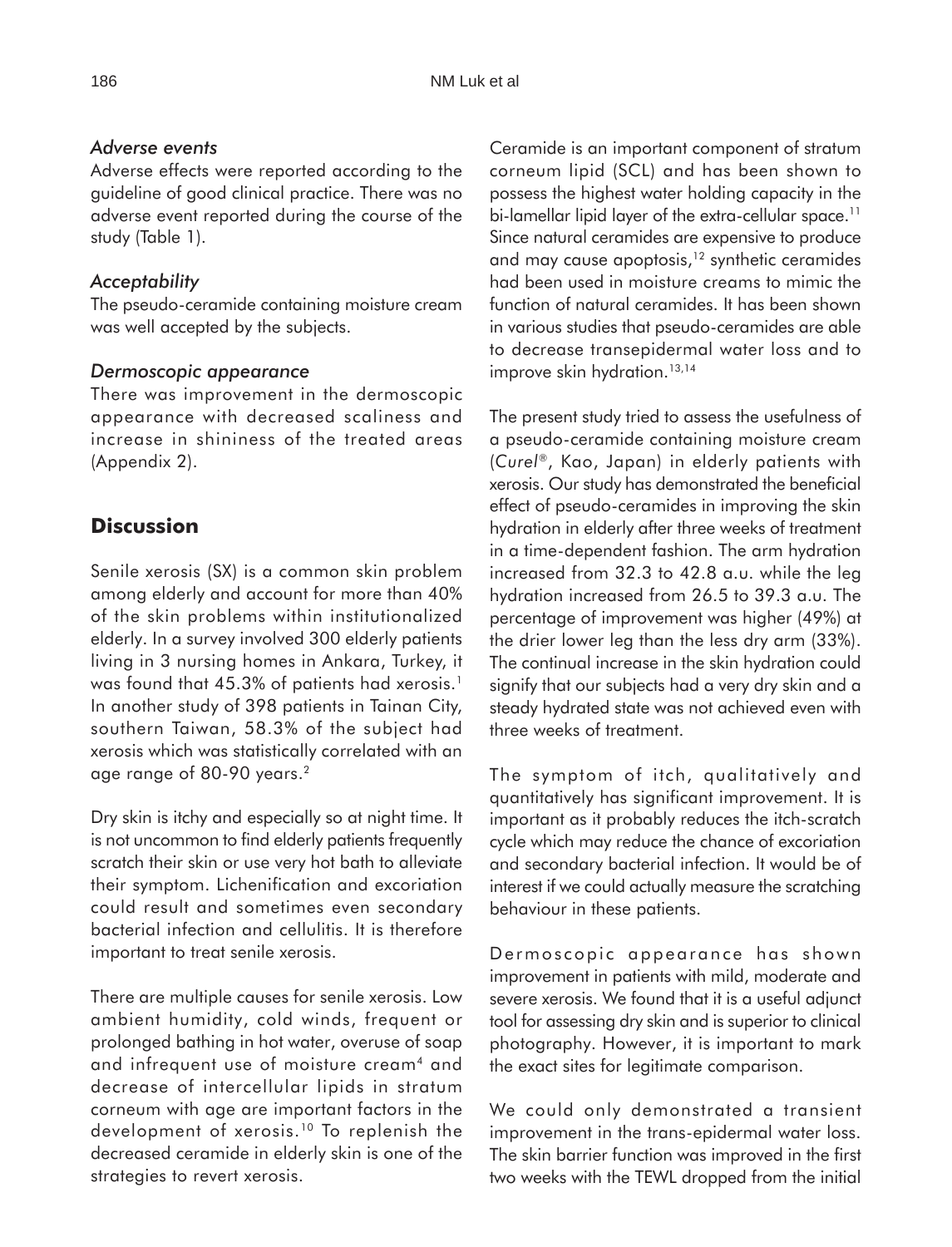6.4 and 7.2 to 5.0 and 5.8  $g/m<sup>2</sup>$ .hr for the arm and leg respectively. However the TEWL started to rise on the third week. Whether the test cream could repair the degenerated epidermal dysfunction remained to be shown. A larger sample size may be able to answer this important question.

Nonetheless, the test product is relatively safe as there was no adverse event encountered in the study and all the subjects graded the product as acceptable.

# **Limitation**

The present study is just a single arm study and the exact role of the pseudo-ceramide could not be unequivocally demonstrated. It would be better if we could compare the test product with and without the pseudo-ceramide in order to define the exact role of the pseudo-ceramide component.

# **Conclusion**

It is important to pay attention to dry skin in the elderly patients and it is essential we should advise elderly patients to avoid exposure to factors that may damage the epidermis. To use moisture cream containing pseudo-ceramide is one of the strategies that could be adopted as it has been shown to decrease itch and improve the skin hydration. Besides, it is also relatively safe. The role of the pseudo-ceramide in epidermal repair need to be further investigated.

# **Competing interests**

This study was sponsored by Kao, Japan.

# **Acknowledgements**

We would like to thank Prof. Jean Woo, Miss Ivy Lau, Miss Zoe Lau, Dr. TM Leung, Dr. Elsie Hui and all the staffs of Shatin Cambridge nursing home in contributing in this study. We also would like to thank Kao, Japan for sponsoring this study.

# **References**

- 1. Kilic A, Gul U, Aslan E, Soylu S. Dermatological findings in the senior population of nursing homes in Turkey. Arch Gerontol Geriatr 2008;47:93-8.
- 2. Smith DR, Sheu HM, Hsieh FS, Lee YL, Chang SJ, Guo YL. Prevalence of skin disease among nursing home patients in southern Taiwan. Int J Dermatol 2002;41:754-9.
- 3. Patel T, Ishiuji Y, Yosipovitch G. Nocturnal itch: why do we itch at night? Acta Derm Venereol 2007;87:295-8.
- 4. Proksch E, Lachapelle JM. The management of dry skin with topical emollients-recent perspectives. J Dtsch Dermatol Ges 2005;3:768-74.
- 5. Waller JM, Maibach HI. Age and skin structure and function, a quantitative approach (II): protein, glycosaminoglycan, water, and lipid content and structure. Skin Res Technol 2006;12:145-54.
- 6. Imokawa G, Akasaki S, Kuno O, Zama M, Kawai M, Minematsu Y, et al. Functions of lipids on human skin. J Dispers Sci Technol 1989;10:617-41.
- 7. Pierard GE. EEMCO guidance for the assessment of dry skin (xerosis) and ichthyosis: evaluation by stratum corneum strippings. Skin Res Technol 1996;2:3-11.
- 8. Pinnagoda J, Tupker RA, Agner T, Serup J. Guidelines for transepidermal water loss (TEWL) measurement. A report from the Standardization Group of the European Society of Contact Dermatitis. Contact Dermatitis 1990; 22:164-78.
- 9. Berardesca E. European Group for Efficacy Measurements on Cosmetics and Other Topical, EEMCO guidance for the assessment of stratum corneum hydration: electrical methods. Skin Res Technol 1997; 3:126-32.
- 10. Imokawa G, Abe A, Jin K, Higaki Y, Kawashima M, Hidano A. Decreased level of ceramides in stratum corneum of atopic dermatitis: an etiologic factor in atopic dry skin? J Invest Dermatol 1991;96:523-6.
- 11. Imokawa G, Akasaki S, Hattori M, Yoshizuka N. Selective recovery of deranged water-holding properties by stratum corneum lipids*.* J Invest Dermatol 1986;87:758-61.
- 12. Uchida Y, Holleran WM, Elias PM. On the effects of topical synthetic pseudoceramides: comparison of possible keratinocyte toxicities provoked by the pseudoceramides, PC104 and BIO391, and natural ceramides. J Dermatol Sci 2008;51:37-43.
- 13. Takagi Y, Nakagawa H, Higuchi K, Imokawa G. Characterization of surfactant-induced skin damage through barrier recovery induced by pseudoacylceramides. Dermatol 2005;211:128-34.
- 14. Vavrova K, Hrabalek A, Mac-Maary S, Humbert P, Muret P. Ceramide analogue 14S24 selectively recovers perturbed human skin barrier. Br J Dermatol 2007;157: 704-12.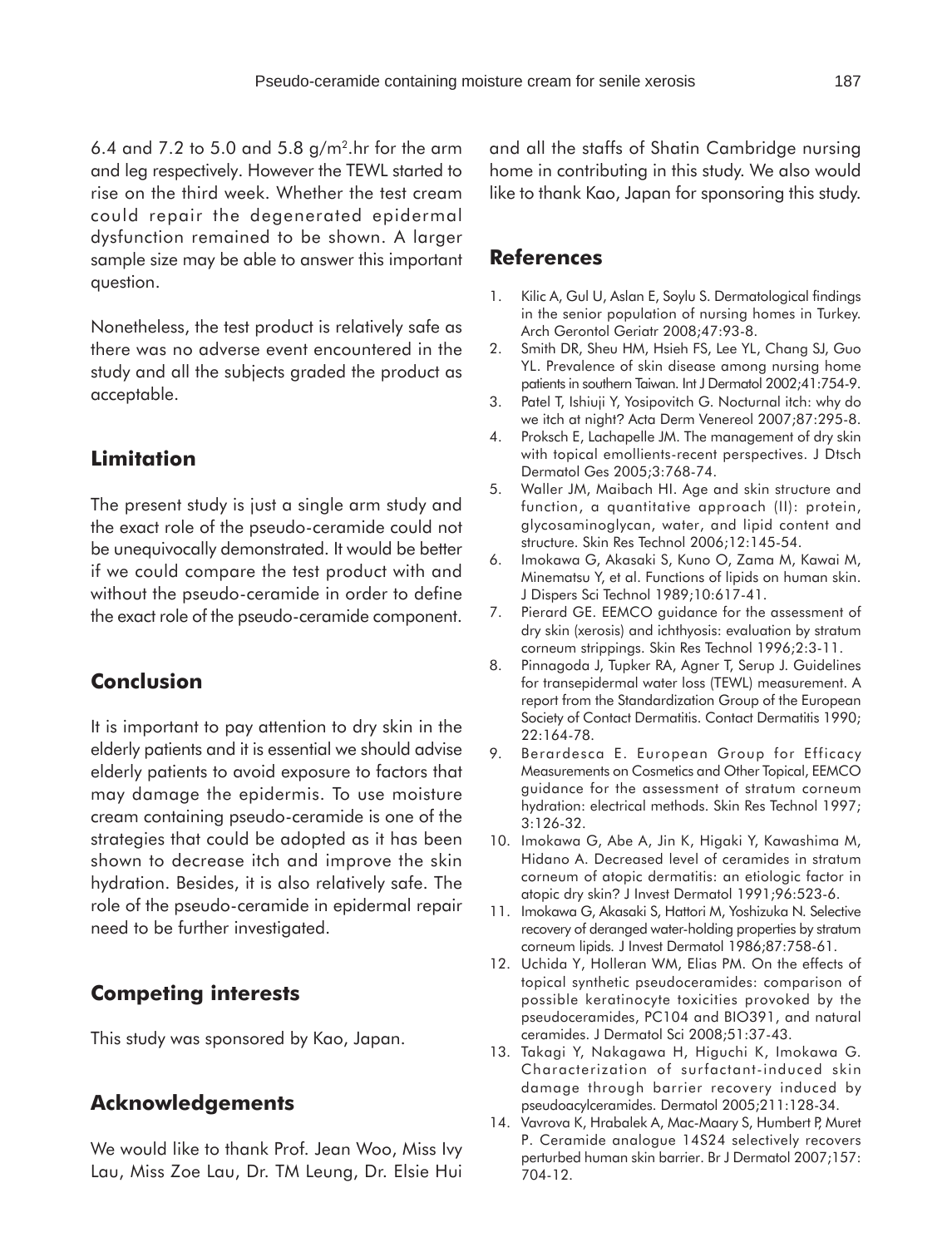| 姓名:男/女   |                    | 日期:    |        | 狀況:              |
|----------|--------------------|--------|--------|------------------|
| 相片號:     |                    | 溝通能力:  |        | 聽覺:              |
|          |                    |        |        |                  |
|          | 参照過去兩星期中的經驗回答以下問題: |        |        |                  |
|          |                    |        |        |                  |
|          | 1. 皮膚有沒有拉緊的情况      |        |        |                  |
|          | A 從沒有 B 有時         |        | C 很多時候 | D 經常 / 常常        |
|          | 2. 皮膚有沒有乾燥或皴缩的情况   |        |        |                  |
|          | A 從沒有              | B有時    | C 很多時候 | D 經常 / 常常        |
| 3.       | 皮膚有沒有粗糙(好鞋)的感覺     |        |        |                  |
|          | A 從沒有              | B有時    | C 很多時候 | D 經常 / 常常        |
|          | 4. 皮膚有沒有痕癢的感覺      |        |        |                  |
|          | A 從沒有              | B有時    |        | C 很多時候 D 經常 / 常常 |
| 5. 痕癢的程度 |                    |        |        |                  |
|          | A輕微                | B麻麻地嚴重 | C 幾犀利  | D 嚴重 (好犀利)       |
| 6.       | 有沒有皮屑脫落的現象         |        |        |                  |
|          | A 從沒有              | B有時    | C 很多時候 | D 經常 / 常常        |
| 7.       | 皮膚有沒有損裂或流血的現象      |        |        |                  |
|          | A 從沒有              | B有時    | C 很多時候 | D 經常 / 常常        |
| 8.       | 皮膚有沒有紅熱的現象         |        |        |                  |
|          | A 從沒有              | B有時    | C 很多時候 | D 經常 / 常常        |

**Appendix 1.** Xerotic symptoms questionnaire